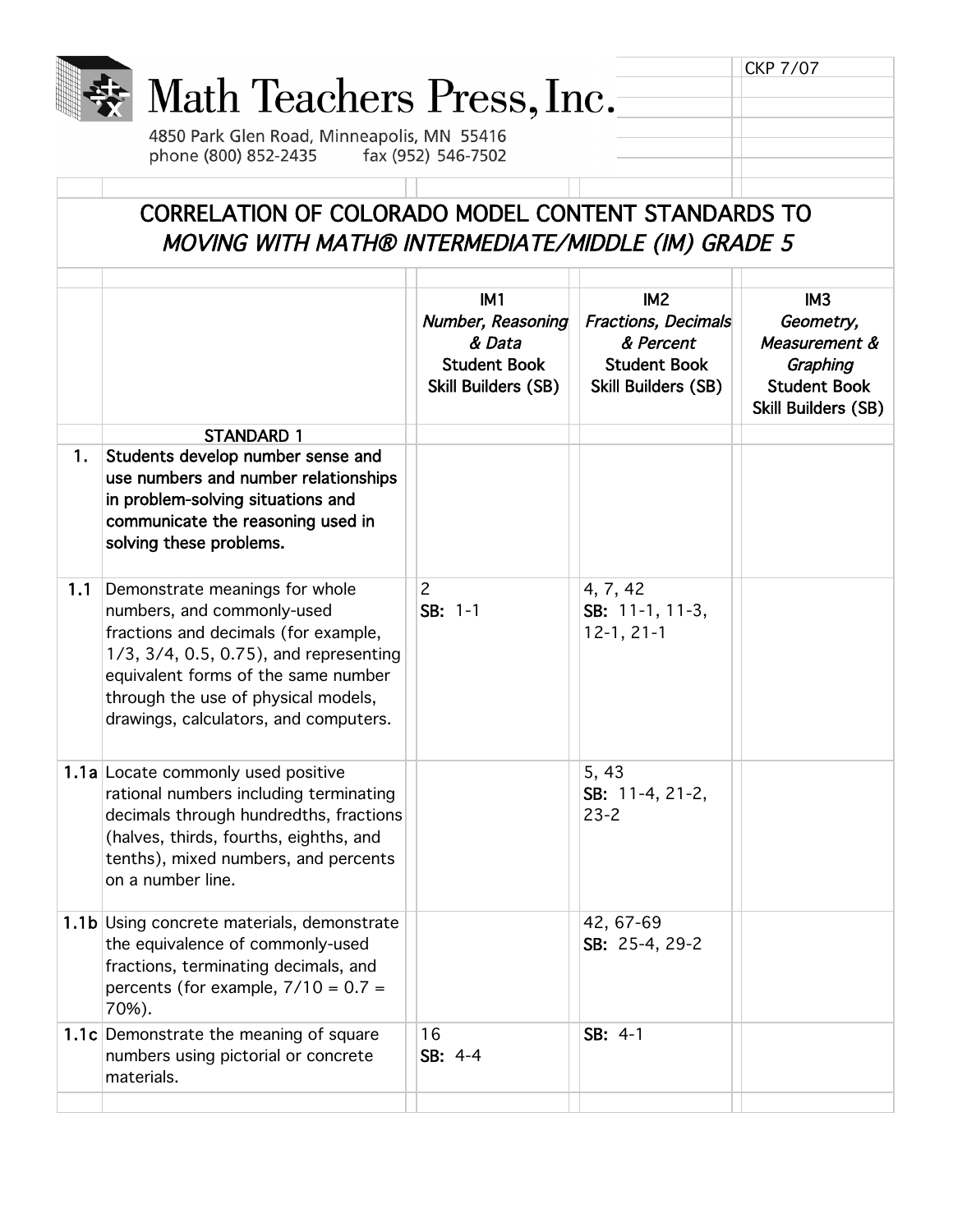|                  |                                                                                                                                                                                                                                                                   | IM1<br>Number, Reasoning<br>& Data<br><b>Student Book</b><br>Skill Builders (SB) | IM <sub>2</sub><br>Fractions, Decimals<br>& Percent<br><b>Student Book</b><br><b>Skill Builders (SB)</b> | IM <sub>3</sub><br>Geometry,<br>Measurement &<br>Graphing<br><b>Student Book</b><br>Skill Builders (SB) |
|------------------|-------------------------------------------------------------------------------------------------------------------------------------------------------------------------------------------------------------------------------------------------------------------|----------------------------------------------------------------------------------|----------------------------------------------------------------------------------------------------------|---------------------------------------------------------------------------------------------------------|
| 1.2 <sub>2</sub> | Read and write whole numbers and<br>know place-value concepts and<br>numeration through their relationships<br>to counting, ordering, and grouping.                                                                                                               | 2, 4, 6<br>SB: 1-1, 1-2, 1-3                                                     |                                                                                                          |                                                                                                         |
|                  | 1.2a Read, write, and order positive rational<br>numbers, including commonly-used<br>fractions and terminating decimals<br>through hundredths.                                                                                                                    | 6, 7<br>SB: $2-1$ , $2-3$                                                        | 10, 11, 46, 49-51<br>SB: $13-2, 22-1,$<br>$24 - 2$                                                       |                                                                                                         |
|                  | 1.2b Compare commonly-used proper<br>fractions and terminating decimals.                                                                                                                                                                                          |                                                                                  | 10, 11, 47<br>SB: 13-2, 21-3                                                                             |                                                                                                         |
| 1.3              | Use numbers to count, to measure, to<br>label, and to indicate location.                                                                                                                                                                                          |                                                                                  |                                                                                                          |                                                                                                         |
|                  | 1.3a Identify factors, multiples, and<br>prime/composite numbers.                                                                                                                                                                                                 | $13-15, 18$<br>SB: $4-1$ , $4-2$ , $4-5$ ,<br>$4 - 6$                            | 8, 18, 48<br>SB: 4-2, 4-3, 12-2                                                                          |                                                                                                         |
|                  | 1.3b Recognize equivalent representations<br>for the same number and generate<br>them by decomposing and composing<br>numbers (for example, 36 can be<br>represented as $30 + 6$ , $20 + 16$ , $9 \times 4$ ,<br>40 -, three dozen and/or the square<br>of $6$ ). | 3<br>$SB: 1-5$                                                                   |                                                                                                          |                                                                                                         |
|                  | 1.3c Describe numbers by their<br>characteristics (for example even, odd,<br>prime, square).                                                                                                                                                                      | 14, 15<br>SB: 4-1, 4-2                                                           |                                                                                                          |                                                                                                         |
|                  | 1.4 Use the relationships among fractions,                                                                                                                                                                                                                        |                                                                                  | 47                                                                                                       | 56-61                                                                                                   |
|                  | decimals, and percents, include the<br>concepts of ratio and proportion in<br>problem-solving situations.                                                                                                                                                         |                                                                                  | SB: 25-3, 29-3                                                                                           | SB: 29-1, 30-1                                                                                          |
|                  | 1.4a Demonstrate the equivalent<br>relationships among commonly used<br>fractions, decimals, and percents using<br>pictorial or concrete materials.                                                                                                               |                                                                                  | 42, 44, 67<br>SB: 29-2                                                                                   | SB: 29-1                                                                                                |
|                  |                                                                                                                                                                                                                                                                   |                                                                                  |                                                                                                          |                                                                                                         |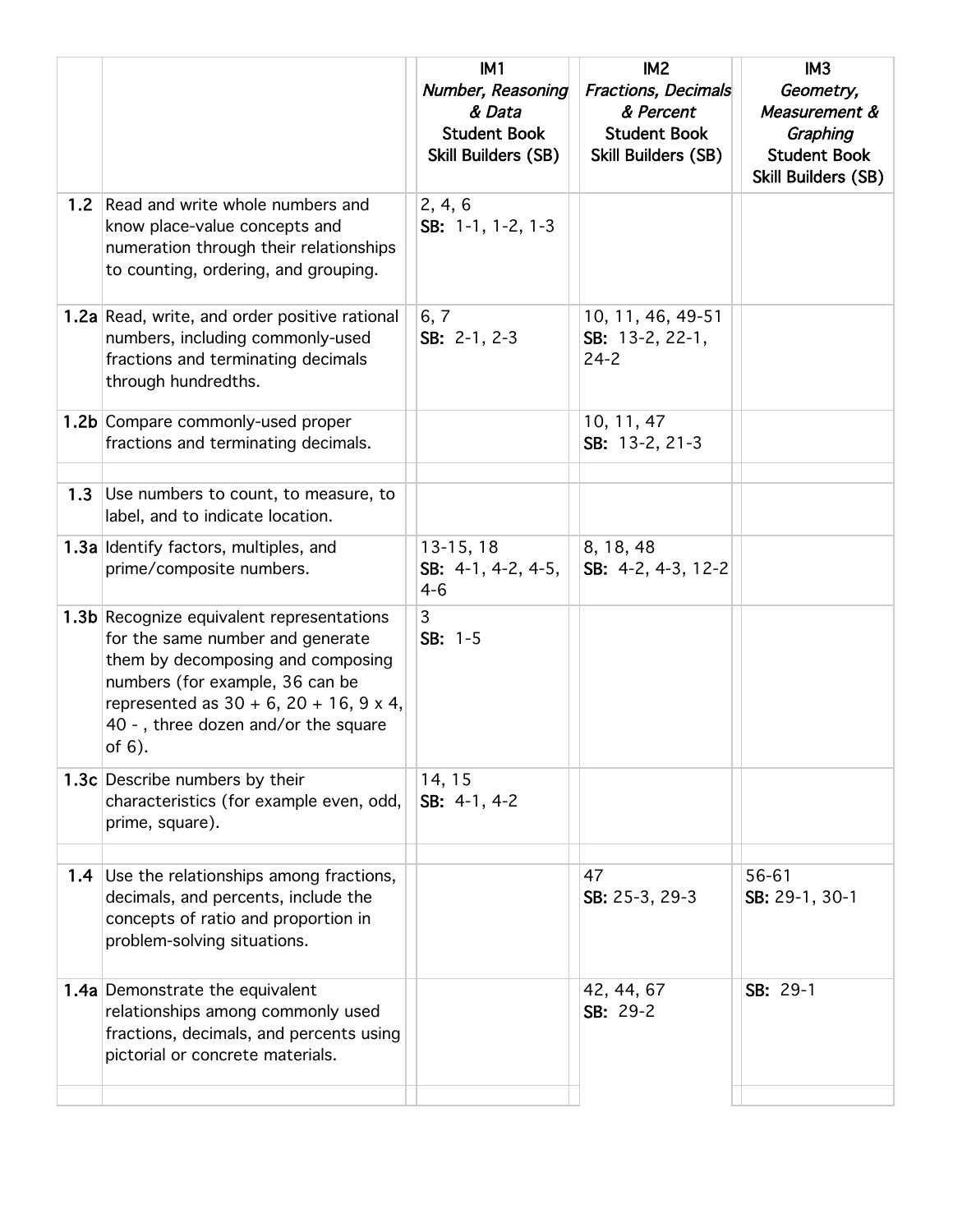|     |                                                                                                                                                                                                                                                  | IM <sub>1</sub>                                                           | IM <sub>2</sub>                                                                               | IM <sub>3</sub>                                                                      |
|-----|--------------------------------------------------------------------------------------------------------------------------------------------------------------------------------------------------------------------------------------------------|---------------------------------------------------------------------------|-----------------------------------------------------------------------------------------------|--------------------------------------------------------------------------------------|
|     |                                                                                                                                                                                                                                                  | Number, Reasoning<br>& Data<br><b>Student Book</b><br>Skill Builders (SB) | <b>Fractions, Decimals</b><br>& Percent<br><b>Student Book</b><br>Skill Builders (SB)         | Geometry,<br>Measurement &<br>Graphing<br><b>Student Book</b><br>Skill Builders (SB) |
| 1.5 | Develop, test, and explain conjectures<br>about properties of integers and<br>rational numbers.                                                                                                                                                  | 63-66<br>SB: 59-1 to 59-4                                                 |                                                                                               |                                                                                      |
|     | 1.5a Develop, test, and explain conjectures<br>about properties of whole numbers<br>and commonly used fractions and<br>decimals.                                                                                                                 | $19 - 21$<br>SB: $5-1$ , $5-2$ , $5-3$ ,<br>$5 - 5$                       |                                                                                               |                                                                                      |
|     | 1.5b Use number properties (commutative,<br>associative, identity) to evaluate<br>numeric expressions and solve<br>equations.                                                                                                                    | $19 - 21$<br>SB: $5-1$ , $5-2$ , $5-3$ ,<br>$5 - 5$                       | SB: 5-1                                                                                       |                                                                                      |
| 1.6 | Use number sense to estimate and<br>justify the reasonableness of solutions<br>to problems involving integers, rational<br>numbers, and common irrational<br>numbers.                                                                            | 27-30, 51-54<br>SB: 45-8, 49-1, 49-<br>2, 50-1 to 50-3                    | 24-27, 56, 65, 66<br>SB: 18-3, 18-4, 45-<br>3, 45-5, 45-6, 45-<br>9 to 45-11, 49-1,<br>$50-1$ | SB: 49-1, 50-1                                                                       |
|     | 1.6a Use number sense to estimate sums<br>and differences of fractions and<br>decimals using benchmarks (for<br>example, $5/6 + 7/8$ must be equal to<br>an amount less than 2, since each<br>fraction is less than 1).                          |                                                                           | 25,65                                                                                         |                                                                                      |
|     | <b>1.6b</b> Use appropriate techniques to<br>estimate, determine, and then justify<br>the reasonableness of solutions to<br>problems involving whole numbers.                                                                                    | 27-30, 51-54                                                              |                                                                                               |                                                                                      |
|     | <b>STANDARD 2</b>                                                                                                                                                                                                                                |                                                                           |                                                                                               |                                                                                      |
| 2.  | Students use algebraic methods to<br>explore, model, and describe patterns<br>and functions involving numbers,<br>shapes, data, and graphs in problem-<br>solving situations and communicate<br>the reasoning used in solving these<br>problems. |                                                                           |                                                                                               |                                                                                      |
| 2.1 | Represent, describe, and analyze<br>patterns and relationships using tables,<br>graphs, verbal rules, and standard<br>algebraic notation.                                                                                                        | 38, 73-76<br>SB: 44-1 to 44-3,<br>44-6                                    | 63<br>SB: 44-1                                                                                | 21, 22, 66-76<br>SB: 44-3 to 44-6                                                    |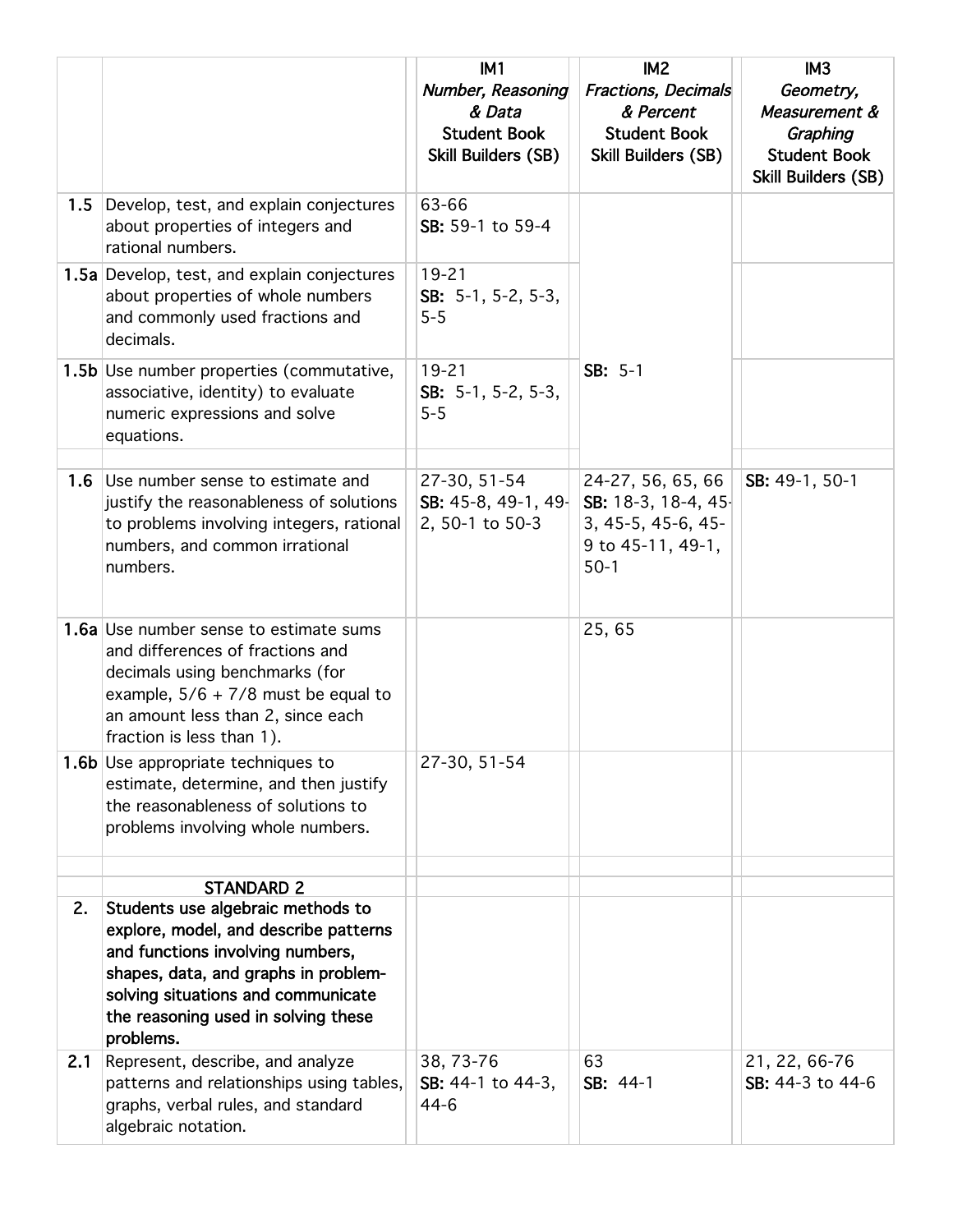|               |                                                                                                                                                                                                                                                | IM1<br>Number, Reasoning<br>& Data<br><b>Student Book</b><br><b>Skill Builders (SB)</b> | IM <sub>2</sub><br><b>Fractions, Decimals</b><br>& Percent<br><b>Student Book</b><br><b>Skill Builders (SB)</b> | IM <sub>3</sub><br>Geometry,<br>Measurement &<br>Graphing<br><b>Student Book</b><br>Skill Builders (SB) |
|---------------|------------------------------------------------------------------------------------------------------------------------------------------------------------------------------------------------------------------------------------------------|-----------------------------------------------------------------------------------------|-----------------------------------------------------------------------------------------------------------------|---------------------------------------------------------------------------------------------------------|
|               | 2.1a Represent, describe, and analyze<br>geometric and numeric patterns<br>(whole numbers).                                                                                                                                                    | 73-75<br>SB: 44-2, 44-3,<br>$44 - 6$                                                    |                                                                                                                 | 21, 22<br>SB: 44-1 to 44-6                                                                              |
|               | 2.1b Recognize that a variable is used to<br>represent an unknown quantity.                                                                                                                                                                    | 70<br>SB: 56-4                                                                          | SB: 56-1                                                                                                        |                                                                                                         |
|               | 2.1c Identify such properties as<br>commutativity, associativity, and<br>distributivity and use them to compute<br>with whole numbers.                                                                                                         | $19 - 21$<br>SB: $5-1$ , $5-2$ , $5-3$                                                  |                                                                                                                 |                                                                                                         |
| $2.2^{\circ}$ | Describe patterns using variables,<br>expressions, equations and inequalities<br>in problem-solving situations.                                                                                                                                | $73 - 75$<br>SB: 44-2, 44-3                                                             |                                                                                                                 | SB: 44-4 to 44-6                                                                                        |
|               | 2.2a Solve problems by representing and<br>analyzing patterns using words, tables,<br>and graphs.                                                                                                                                              | $73 - 75$<br>SB: 44-2, 44-3,<br>$44 - 4$                                                | SB: 44-1                                                                                                        | 21, 22<br>SB: 44-4 to 44-6                                                                              |
| 2.3           | Analyze functional relationships to<br>explain how a change in one quantity<br>results in a change in another (for<br>example, how the area of a circle<br>changes as the radius increases, or<br>how a person's height changes over<br>time). | 76<br>SB: 44-5                                                                          |                                                                                                                 | 74<br>SB: 44-5                                                                                          |
|               | 2.3a Describe how a change in one quantity<br>results in a change in another quantity.                                                                                                                                                         | 76                                                                                      |                                                                                                                 | 74                                                                                                      |
|               | 2.4 Distinguish between linear and<br>nonlinear functions through informal<br>investigations.                                                                                                                                                  |                                                                                         |                                                                                                                 |                                                                                                         |
|               | 2.4a Match a description of a situation with<br>its continuous graph.                                                                                                                                                                          |                                                                                         |                                                                                                                 |                                                                                                         |
| 2.5           | Solve simple linear equations in<br>problem-solving situations using a<br>variety of methods (informal, formal,<br>graphical) and a variety of tools<br>(physical materials, calculators,<br>computers).                                       | 71,72<br>SB: 56-2, 56-3                                                                 |                                                                                                                 | 46-48<br>SB: 38-3, 38-6, 38-<br>7, 38-10, 38-12,<br>$56 - 2$                                            |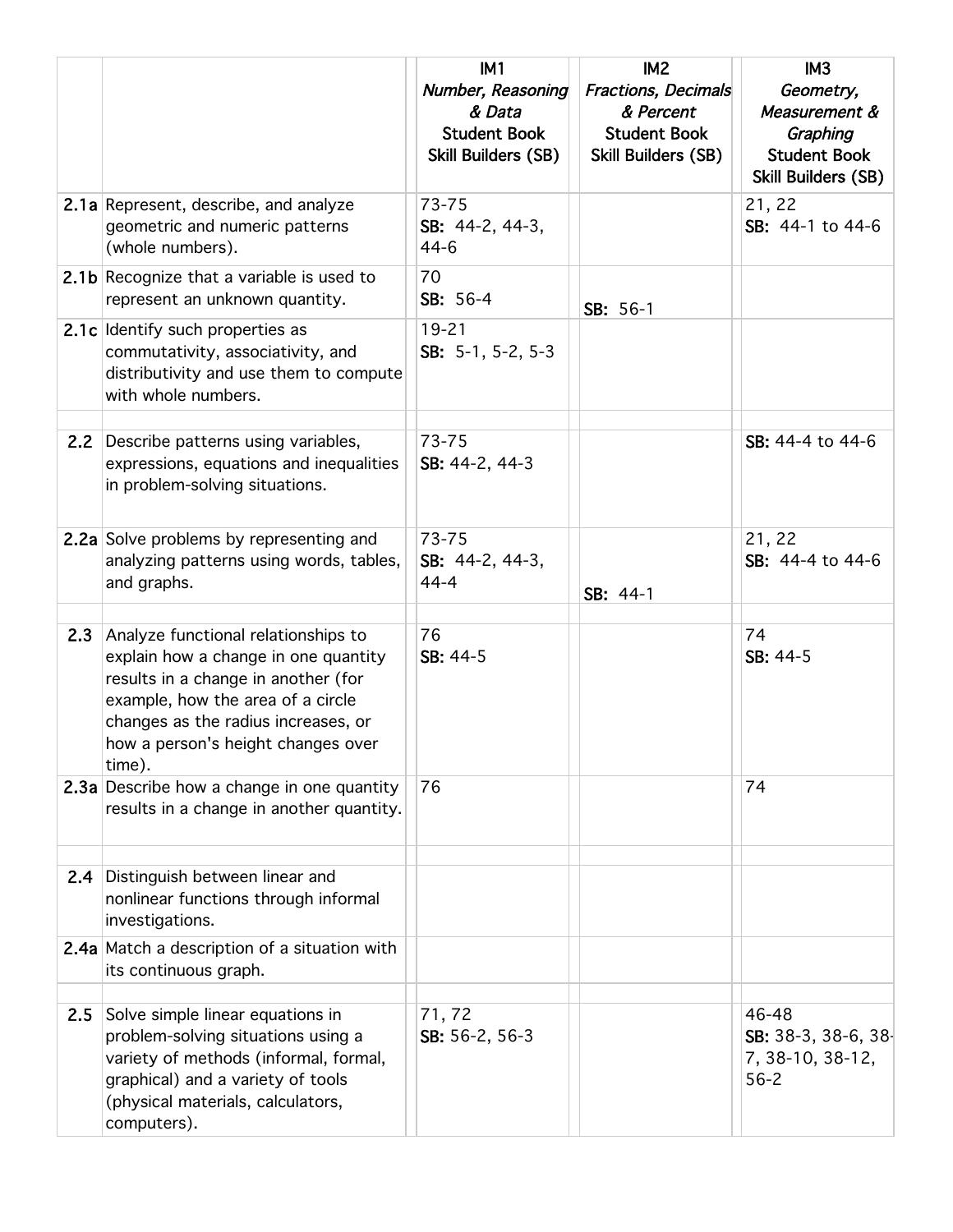|     |                                                   | IM <sub>1</sub>            | IM <sub>2</sub>            | IM <sub>3</sub>     |
|-----|---------------------------------------------------|----------------------------|----------------------------|---------------------|
|     |                                                   | Number, Reasoning          | <b>Fractions, Decimals</b> | Geometry,           |
|     |                                                   | & Data                     | & Percent                  | Measurement &       |
|     |                                                   | <b>Student Book</b>        | <b>Student Book</b>        | Graphing            |
|     |                                                   | <b>Skill Builders (SB)</b> | Skill Builders (SB)        | <b>Student Book</b> |
|     |                                                   |                            |                            | Skill Builders (SB) |
|     | 2.5a Use tables, charts, concrete objects,        | 76,78                      |                            | SB: 44-5            |
|     | or pictures to solve problems involving           | SB: 44-4, 44-5             |                            |                     |
|     | linear relationships with whole                   |                            |                            |                     |
|     | numbers.                                          |                            |                            |                     |
|     |                                                   |                            |                            |                     |
|     | <b>STANDARD 3</b>                                 |                            |                            |                     |
| 3.  | Students use data collection and                  |                            |                            |                     |
|     | analysis, statistics, and probability in          |                            |                            |                     |
|     | problem-solving situations and                    |                            |                            |                     |
|     | communicate the reasoning used in                 |                            |                            |                     |
|     |                                                   |                            |                            |                     |
|     | solving these problems.                           |                            |                            |                     |
| 3.1 | Read and construct displays of data               |                            | SB: 48-1 to 48-3           | 66-76               |
|     | using appropriate techniques (for                 |                            |                            | SB: 47-1 to 47-6,   |
|     | example, line graphs, circle graphs,              |                            |                            | 48-1 to 48-5        |
|     | scatter plots, box plots, stem-and-leaf           |                            |                            |                     |
|     | plots) and appropriate technology.                |                            |                            |                     |
|     |                                                   |                            |                            |                     |
|     | 3.1a Differentiate between categorical and        |                            |                            |                     |
|     | numerical data.                                   |                            |                            |                     |
|     | 3.1b Organize, construct, and interpret           | SB: 45-13                  | 37, 38                     | 66-76               |
|     | displays of data including tables,                |                            | SB: 48-1, 48-2,            | SB: 47-1 to 47-6,   |
|     | charts, pictographs, line plots, bar              |                            | $48 - 3$                   | 48-1 to 48-5        |
|     | graphs, and line graphs.                          |                            |                            |                     |
|     | <b>3.1c</b> Read, interpret, and draw conclusions |                            | 37, 38                     | 66-76               |
|     | from various displays of data.                    |                            |                            | SB: 47-1 to 47-6,   |
|     |                                                   |                            |                            | 48-1 to 48-5        |
|     |                                                   |                            |                            |                     |
|     | 3.1d From a given scenario, choose the            |                            |                            |                     |
|     | correct graph from possible graph                 |                            |                            |                     |
|     | representations.                                  |                            |                            | SB: 48-4            |
| 3.2 | Display and use measures of central               | 59-62                      | SB: 46-1                   | SB: 46-1            |
|     | tendency, such as mean, median, and               | SB: 46-1 to 46-5           |                            |                     |
|     | mode, and measures of variability,                |                            |                            |                     |
|     |                                                   |                            |                            |                     |
|     | such as range and quartiles.                      |                            |                            |                     |
|     | 3.2a Distinguish between the median and           | 62                         |                            | 65                  |
|     | mode of a data set.                               |                            |                            | SB: 46-1            |
|     | <b>3.2b</b> Determine the range of a set of data. | 60, 62                     |                            | 65                  |
|     |                                                   | SB: 46-4                   |                            |                     |
|     |                                                   |                            |                            |                     |
| 3.3 | Evaluate arguments that are based on              |                            |                            | 69                  |
|     | statistical claims.                               |                            |                            |                     |
|     |                                                   |                            |                            |                     |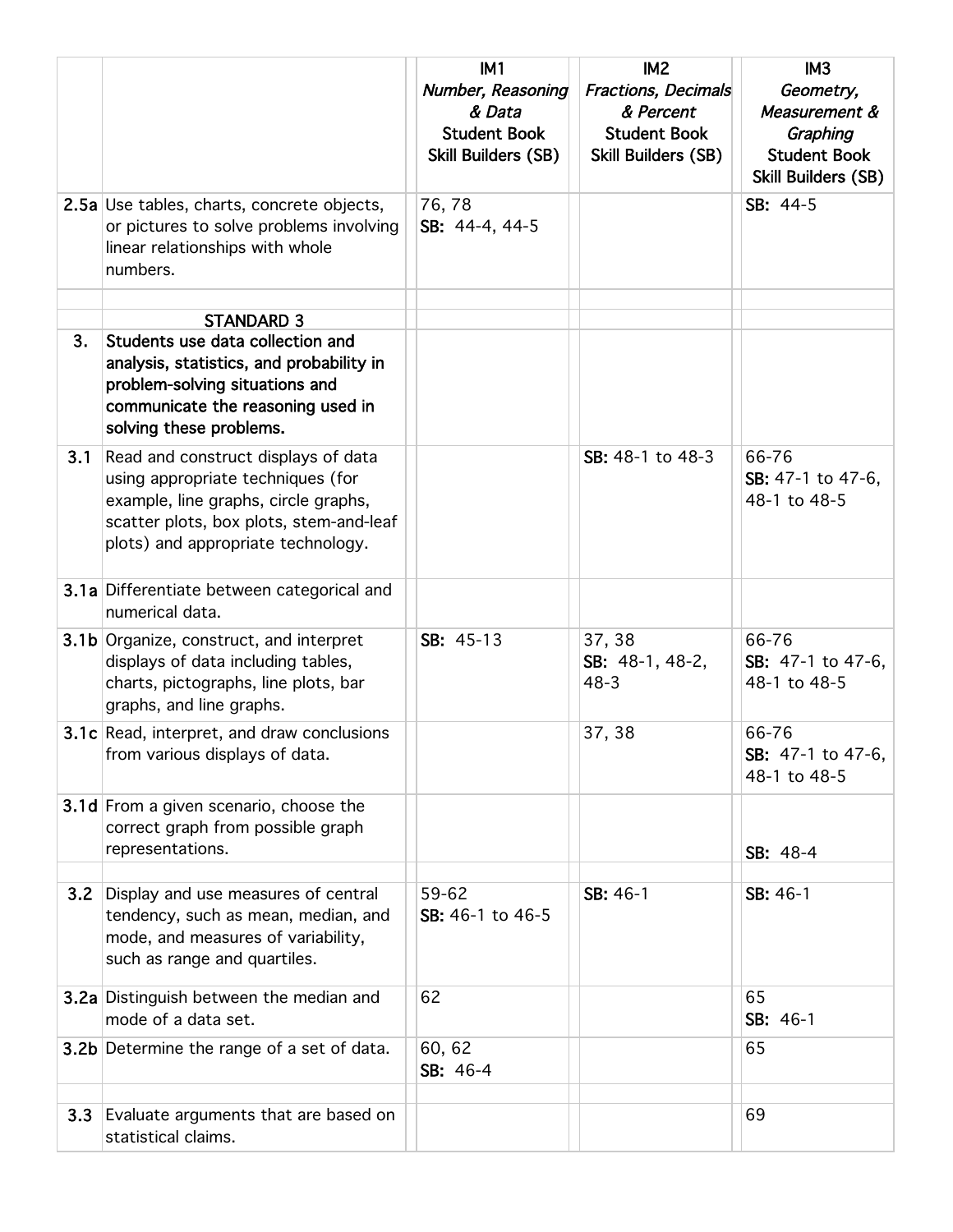|     |                                                                                                                                                                    | IM1<br>Number, Reasoning                             | IM <sub>2</sub><br>Fractions, Decimals                         | IM <sub>3</sub><br>Geometry,                                            |
|-----|--------------------------------------------------------------------------------------------------------------------------------------------------------------------|------------------------------------------------------|----------------------------------------------------------------|-------------------------------------------------------------------------|
|     |                                                                                                                                                                    | & Data<br><b>Student Book</b><br>Skill Builders (SB) | & Percent<br><b>Student Book</b><br><b>Skill Builders (SB)</b> | Measurement &<br>Graphing<br><b>Student Book</b><br>Skill Builders (SB) |
|     | 3.3a Analyze data and draw conclusions<br>based on data displays such as tables,<br>charts, line graphs, bar graphs,<br>pictographs, and line plots.               |                                                      | SB: 48-1, 48-2,<br>$48 - 3$                                    | 68-76<br>SB: 47-1, 47-3,<br>47-6, 48-3                                  |
|     | <b>3.4</b> Formulate hypotheses, drawing<br>conclusions, and making convincing<br>arguments based on data analysis.                                                | 61<br>SB: 46-5                                       |                                                                | 68-76<br>SB: 47-1 to 47-6,<br>48-1 to 48-5                              |
|     | <b>3.4a</b> Describe how data collection methods<br>affect the nature of the data set.                                                                             |                                                      |                                                                | 67<br>SB: 47-4                                                          |
|     | <b>3.4b</b> Make convincing arguments based on<br>data analysis.                                                                                                   |                                                      |                                                                | 68                                                                      |
| 3.5 | Determine probabilities through<br>experiments or simulations.                                                                                                     |                                                      | 73-75, 78<br>SB: 57-1 to 57-5                                  | SB: 57-1                                                                |
|     | 3.5a Describe events such as likely or<br>unlikely and explain the degree of<br>likelihood using words, such as certain,<br>equally likely, and impossible.        |                                                      | 73 (T.G.)                                                      |                                                                         |
|     | <b>3.5b</b> Use zero to represent the probability<br>of an impossible event and one to<br>represent the probability of a certain<br>event.                         |                                                      | 73                                                             |                                                                         |
|     | 3.5c Use common fractions to represent<br>the probability of events that are<br>neither certain nor impossible.                                                    |                                                      | 73, 74, 78<br>SB: 57-1, 57-2                                   | SB: 57-1                                                                |
| 3.6 | Make predictions and compare results<br>using both experimental and<br>theoretical probability drawn from real-<br>world problems.                                 |                                                      | 75,78<br>SB: 57-2, 57-3                                        | SB: 57-1                                                                |
|     | <b>3.6a</b> Using one chance device, such as a<br>number cube or a spinner, design a fair<br>game and an unfair game, and explain<br>why they are fair and unfair. |                                                      |                                                                |                                                                         |
|     | 3.6b Make predictions based on data<br>obtained from simple probability<br>experiments.                                                                            |                                                      | 75, 78<br>SB: 57-3                                             |                                                                         |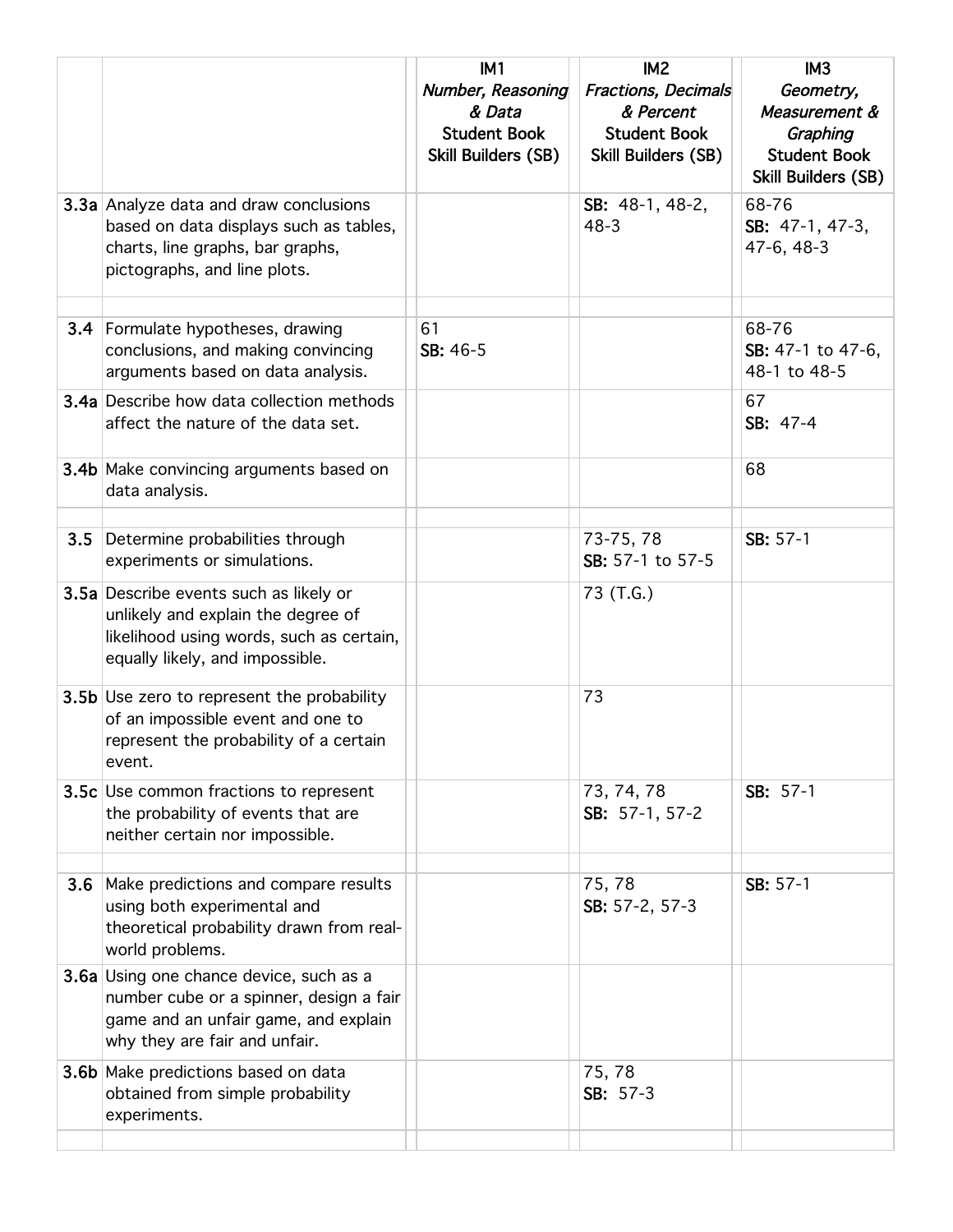|     |                                                                                                                                                                                                                                                                                     | IM <sub>1</sub>                                                                  | IM <sub>2</sub>                                                                       | IM <sub>3</sub>                                                                      |
|-----|-------------------------------------------------------------------------------------------------------------------------------------------------------------------------------------------------------------------------------------------------------------------------------------|----------------------------------------------------------------------------------|---------------------------------------------------------------------------------------|--------------------------------------------------------------------------------------|
|     |                                                                                                                                                                                                                                                                                     | Number, Reasoning<br>& Data<br><b>Student Book</b><br><b>Skill Builders (SB)</b> | <b>Fractions, Decimals</b><br>& Percent<br><b>Student Book</b><br>Skill Builders (SB) | Geometry,<br>Measurement &<br>Graphing<br><b>Student Book</b><br>Skill Builders (SB) |
| 3.7 | Solve problems using strategies for<br>finding all possible combinations<br>and/or arrangements.                                                                                                                                                                                    |                                                                                  | 76, 77<br>SB: 58-1, 58-2,<br>$58-3$                                                   | SB: 58-1                                                                             |
|     |                                                                                                                                                                                                                                                                                     |                                                                                  |                                                                                       |                                                                                      |
| 4.  | <b>STANDARD 4</b><br>Students use geometric concepts,<br>properties, and relationships in<br>problem-solving situations and<br>communicate the reasoning used in<br>solving these problems.                                                                                         |                                                                                  |                                                                                       |                                                                                      |
| 4.1 | Construct two- and three-dimensional<br>models using a variety of materials and<br>tools.                                                                                                                                                                                           | 41                                                                               |                                                                                       | 7, 12<br>SB: 32-4, 34-7,<br>34-8, 39-1                                               |
|     | 4.1a Represent a three-dimensional shape in<br>two dimensions (for example,<br>recognize a three-dimensional figure<br>from its net).                                                                                                                                               |                                                                                  |                                                                                       | 12, 54, 55<br>SB: 34-7, 39-1                                                         |
|     |                                                                                                                                                                                                                                                                                     |                                                                                  |                                                                                       |                                                                                      |
| 4.2 | Describe, analyze, and reason<br>informally about the properties (for<br>example, parallelism, perpendicularity,<br>congruence) of two- and three<br>dimensional figures.                                                                                                           |                                                                                  |                                                                                       | 3, 5, 17, 18<br>SB: 32-1 to 32-5,<br>33-1, 34-1 to 34-<br>6                          |
|     | 4.2a Identify, compare, and analyze the<br>attributes of two- and three-<br>dimensional shapes and develop<br>vocabulary to describe the attributes<br>(for example, acute, obtuse, right<br>angle, parallel lines, perpendicular lines,<br>intersecting lines, and line segments). |                                                                                  |                                                                                       | 2-12, 23, 24<br>SB: 32-1 to 32-5,<br>33-1, 34-1 to 34-<br>$6, 34-10$                 |
|     | 4.2b Make and test conjectures about<br>geometric relationships and develop<br>logical arguments to justify<br>conclusions.                                                                                                                                                         |                                                                                  |                                                                                       | 10, 13, 14, 25<br>SB: 32-5, 34-1                                                     |
|     | 4.4 Solve problems using coordinate                                                                                                                                                                                                                                                 | 77                                                                               |                                                                                       | 15, 16                                                                               |
|     | geometry.                                                                                                                                                                                                                                                                           | SB: 43-1, 44-4                                                                   |                                                                                       | SB: 43-1                                                                             |
|     | 4.4a Given a coordinate graph, read<br>coordinate pairs in quadrant one.                                                                                                                                                                                                            | 77<br>SB: 43-1                                                                   | SB: 43-1                                                                              | 15<br>SB: 43-1                                                                       |
|     | 4.4b Choose the coordinate graph, which<br>represents a given data set.                                                                                                                                                                                                             |                                                                                  |                                                                                       |                                                                                      |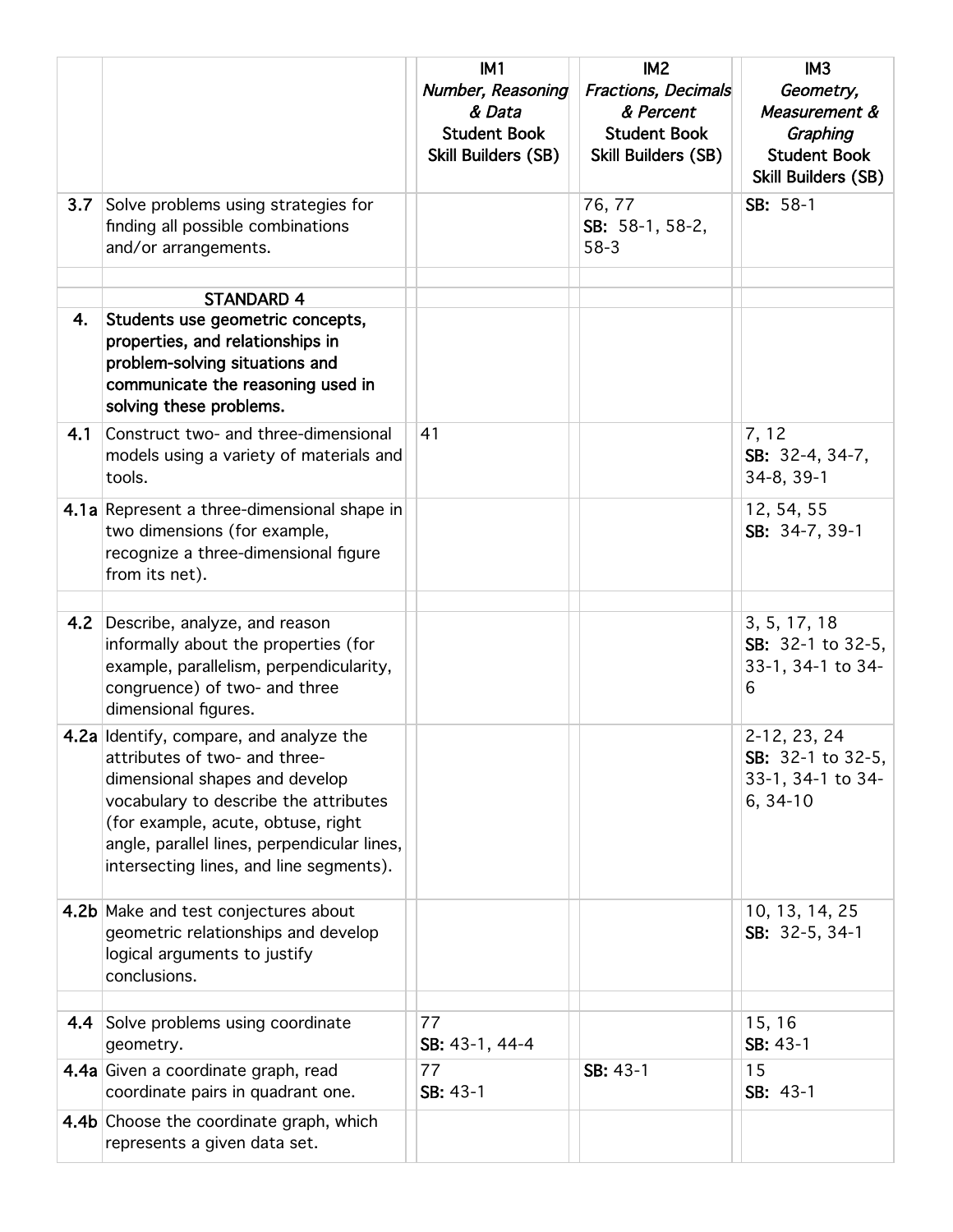|     |                                                                                                                                                                                                            | IM <sub>1</sub><br>Number, Reasoning<br>& Data<br><b>Student Book</b><br>Skill Builders (SB) | IM <sub>2</sub><br><b>Fractions, Decimals</b><br>& Percent<br><b>Student Book</b><br><b>Skill Builders (SB)</b> | IM <sub>3</sub><br>Geometry,<br>Measurement &<br>Graphing<br><b>Student Book</b><br>Skill Builders (SB) |
|-----|------------------------------------------------------------------------------------------------------------------------------------------------------------------------------------------------------------|----------------------------------------------------------------------------------------------|-----------------------------------------------------------------------------------------------------------------|---------------------------------------------------------------------------------------------------------|
|     | 4.4c Use maps and grids to locate points,<br>create paths and measure distances<br>within a coordinate system.                                                                                             | 78<br>SB: 44-4                                                                               |                                                                                                                 | 16                                                                                                      |
| 4.5 | Solve problems involving perimeter and<br>area in two dimensions, and involving<br>surface area and volume in three<br>dimensions.                                                                         |                                                                                              |                                                                                                                 | 40-54<br>SB: 38-1 to 38-13,<br>39-1 to 39-5                                                             |
|     | 4.5a Solve problems involving the perimeter<br>of polygons.                                                                                                                                                |                                                                                              |                                                                                                                 | 41, 42<br>SB: 38-1, 38-2,<br>$38 - 13$                                                                  |
|     | 4.5b solve problems involving the area of<br>rectangles and squares.                                                                                                                                       |                                                                                              |                                                                                                                 | 43, 44, 45<br>SB: 38-6, 38-8,<br>$38-9$                                                                 |
| 4.6 | Transform geometric figures using<br>reflections, translations, and rotations<br>to explore congruence.                                                                                                    |                                                                                              |                                                                                                                 | 20<br>SB: 60-4, 60-5                                                                                    |
|     | 4.6a Predict and describe the results of<br>flipping, sliding, or turning a two-<br>dimensional shape.                                                                                                     |                                                                                              |                                                                                                                 | 20<br>SB: 60-4                                                                                          |
|     | 4.6b Show lines of symmetry for<br>geometrical shapes.                                                                                                                                                     |                                                                                              |                                                                                                                 | 17<br>SB: 60-1                                                                                          |
| 5.  | <b>STANDARD 5</b><br>Students use a variety of tools and<br>techniques to measure, apply the<br>results in problem-solving situations,<br>and communicate the reasoning used<br>in solving these problems. |                                                                                              |                                                                                                                 |                                                                                                         |
| 5.1 | Estimate, use, and describe measures<br>of distance, perimeter, area, volume,<br>capacity, weight, mass, and angle<br>comparison.                                                                          |                                                                                              |                                                                                                                 | 30-38<br>SB: 36-3, 36-6, 37-<br>$2, 38-1$                                                               |
|     | 5.1a Determine the appropriate unit of<br>measure (metric and US customary)<br>when estimating distance, capacity,<br>and weight.                                                                          |                                                                                              |                                                                                                                 | 30, 35, 36<br>SB: 45-1                                                                                  |
|     | 5.1b Estimate the length of common<br>objects.                                                                                                                                                             |                                                                                              |                                                                                                                 | 32                                                                                                      |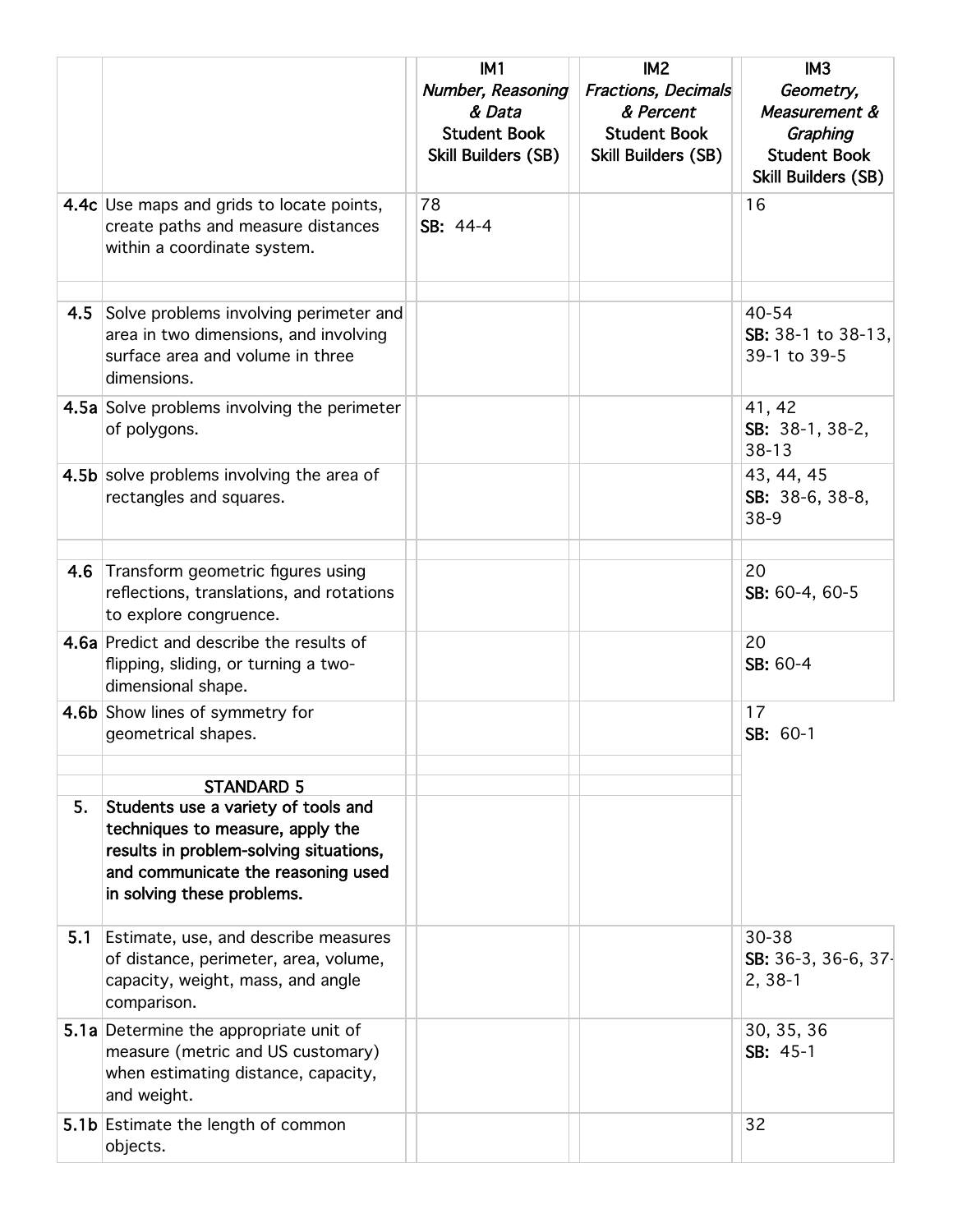|     |                                                                                                                                              | IM1<br>Number, Reasoning                   | IM <sub>2</sub><br><b>Fractions, Decimals</b>     | IM <sub>3</sub><br>Geometry,                              |
|-----|----------------------------------------------------------------------------------------------------------------------------------------------|--------------------------------------------|---------------------------------------------------|-----------------------------------------------------------|
|     |                                                                                                                                              | & Data                                     | & Percent                                         | Measurement &                                             |
|     |                                                                                                                                              | <b>Student Book</b><br>Skill Builders (SB) | <b>Student Book</b><br><b>Skill Builders (SB)</b> | Graphing<br><b>Student Book</b><br>Skill Builders (SB)    |
|     | 5.1c Estimate the perimeter of polygons.                                                                                                     |                                            |                                                   | 40<br>SB: 38-1, 38-2                                      |
|     | 5.1d Estimate the measures of angles (for                                                                                                    |                                            |                                                   | 6<br>$SB: 37-3$                                           |
|     | example, 90o, less than 90°, more<br>than $90^\circ$ ).                                                                                      |                                            |                                                   |                                                           |
|     | 5.1e Describe angles as acute, obtuse, and<br>right.                                                                                         |                                            |                                                   | 5<br>SB: 33-1                                             |
| 5.3 | Read and interpret various scales                                                                                                            | 64,65                                      |                                                   | 60, 61, 68                                                |
|     | including those based on number lines,<br>graphs, and maps.                                                                                  |                                            |                                                   | SB: 52-4, 52-5                                            |
|     | 5.3a Read and interpret scales on number<br>lines, graphs, and maps.                                                                         | 64,65                                      |                                                   | 60, 61                                                    |
|     | 5.3b Select the appropriate scale for a<br>given problem (for example, using the<br>appropriate scale when setting up a<br>graph).           |                                            |                                                   | 69 (T.G.)                                                 |
|     | 5.4 Develop and use formulas and                                                                                                             |                                            |                                                   | 42, 46-48, 50-54                                          |
|     | procedures to solve problems involving<br>measurement.                                                                                       |                                            |                                                   | SB: 38-3, 38-5 to<br>38-7, 38-9 to 38-<br>12 39-2 to 39-4 |
|     | 5.4a find the perimeter and area of<br>rectangles and squares, using<br>appropriate units.                                                   |                                            |                                                   | 41, 42, 46<br>SB: 38-3, 38-6                              |
| 5.5 | Describe how a change in an object's                                                                                                         |                                            |                                                   | 51                                                        |
|     | linear dimensions affects its perimeter,<br>area, and volume.                                                                                |                                            |                                                   | SB: 38-11                                                 |
|     | 5.5a Demonstrate how changing one of the<br>dimensions of a rectangle affects its<br>perimeter (using concrete materials or<br>graph paper). |                                            |                                                   | 51<br>SB: 38-11                                           |
|     | 5.5b Demonstrate how change in one of the<br>dimensions of a rectangle affects its<br>area (using concrete materials or<br>graph paper).     |                                            |                                                   | 51<br>SB: 38-11                                           |
|     |                                                                                                                                              |                                            |                                                   |                                                           |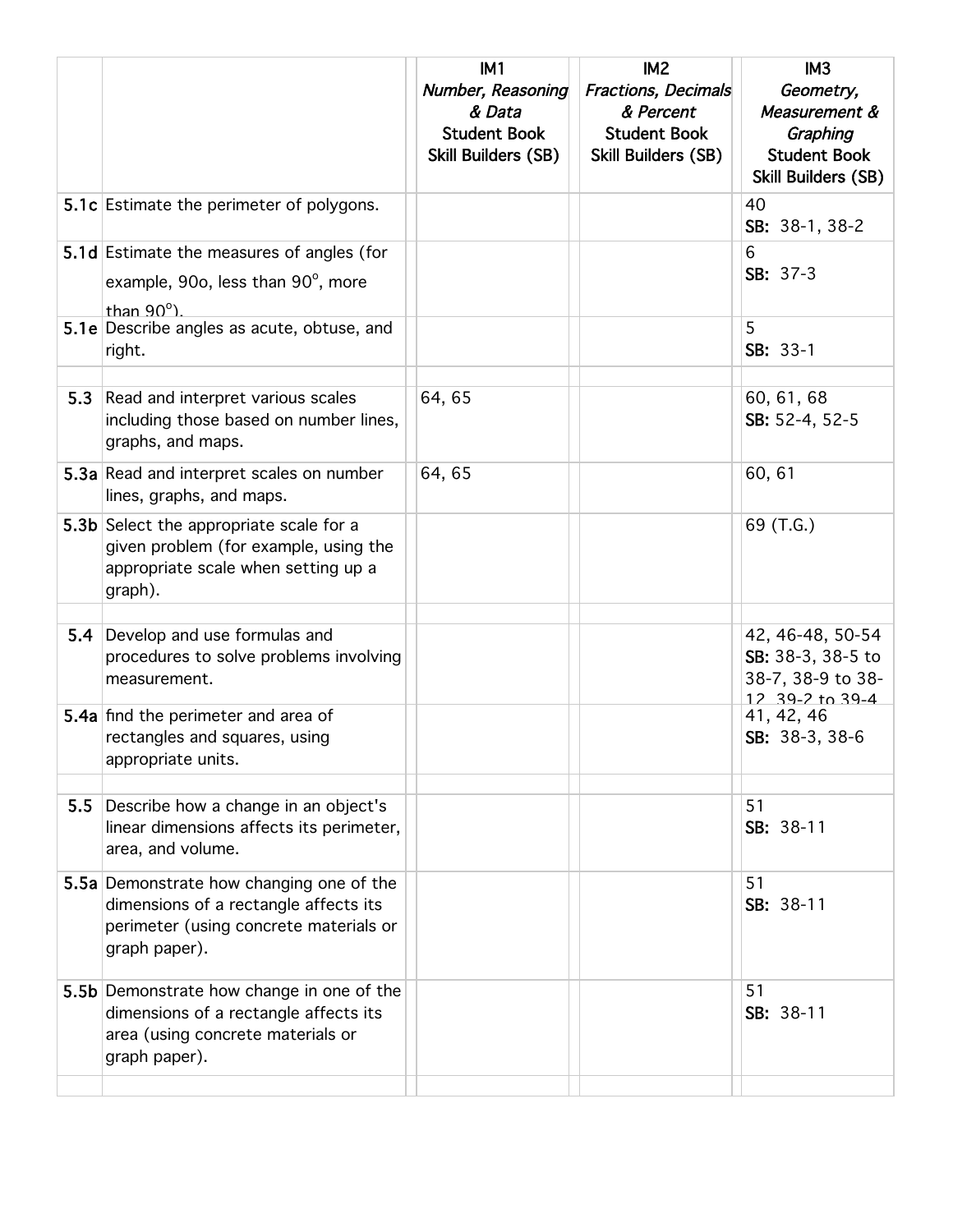|     |                                                                                                                                                                                                                                               | IM1                                                                       | IM <sub>2</sub>                                                                       | IM <sub>3</sub>                                                                      |
|-----|-----------------------------------------------------------------------------------------------------------------------------------------------------------------------------------------------------------------------------------------------|---------------------------------------------------------------------------|---------------------------------------------------------------------------------------|--------------------------------------------------------------------------------------|
|     |                                                                                                                                                                                                                                               | Number, Reasoning<br>& Data<br><b>Student Book</b><br>Skill Builders (SB) | <b>Fractions, Decimals</b><br>& Percent<br><b>Student Book</b><br>Skill Builders (SB) | Geometry,<br>Measurement &<br>Graphing<br><b>Student Book</b><br>Skill Builders (SB) |
| 5.6 | Select and use appropriate units and<br>tools to measure to the degree of<br>accuracy required in a particular<br>problem-solving situation.                                                                                                  |                                                                           |                                                                                       | 6, 30, 32<br>SB: 36-2, 36-7                                                          |
|     | 5.6a Select and use the appropriate unit<br>and tool to measure to the degree of<br>accuracy required in a particular<br>problem.                                                                                                             |                                                                           |                                                                                       | 6, 30, 32<br>SB: 36-2                                                                |
|     | 5.6b Measure the sides of rectangles,<br>squares, and triangles to the nearest<br>1/4 inch and nearest centimeter                                                                                                                             |                                                                           |                                                                                       | 41, 45<br>SB: 38-2                                                                   |
|     |                                                                                                                                                                                                                                               |                                                                           |                                                                                       |                                                                                      |
| 6.  | <b>STANDARD 6</b><br>Students link concepts and procedures                                                                                                                                                                                    |                                                                           |                                                                                       |                                                                                      |
|     | as they develop and use<br>computational techniques, including<br>estimation, mental arithmetic, paper-<br>and-pencil, calculators, and computers<br>in problem-solving situations and<br>communicate the reasoning used in<br>solving these. |                                                                           |                                                                                       |                                                                                      |
| 6.1 | Use models to explain how ratios,<br>proportions, and percents can be used<br>to solve real-world problems.                                                                                                                                   |                                                                           | 9,67<br>SB: 12-8, 29-3,<br>53-1 to 53-4                                               | 56-61<br>SB: 52-1 to 52-5                                                            |
|     | <b>6.1a</b> Use concrete materials or pictures,<br>determine commonly used<br>percentages (for example, 25%, 50%)<br>in problem-solving situations.                                                                                           |                                                                           | 67,72                                                                                 |                                                                                      |
| 6.2 | Construct, use, and explain procedures                                                                                                                                                                                                        | 23-28, 68, 69                                                             | 12, 24, 25, 54-65                                                                     |                                                                                      |
|     | to compute and estimate with whole<br>numbers, fractions, decimals, and<br>integers.                                                                                                                                                          | SB: $6-1$ , $7-1$ , $9-1$ ,<br>49-1, 49-2, 50-1,<br>50-2, 59-5, 59-6      | SB: $13-3, 15-1,$<br>$18-3$                                                           |                                                                                      |
|     | 6.2a Demonstrate the conceptual meaning<br>of the four basic arithmetic operations<br>(addition, subtraction, multiplication,<br>and division).                                                                                               | 23, 25, 31, 39<br>SB: 8-1, 9-1                                            |                                                                                       |                                                                                      |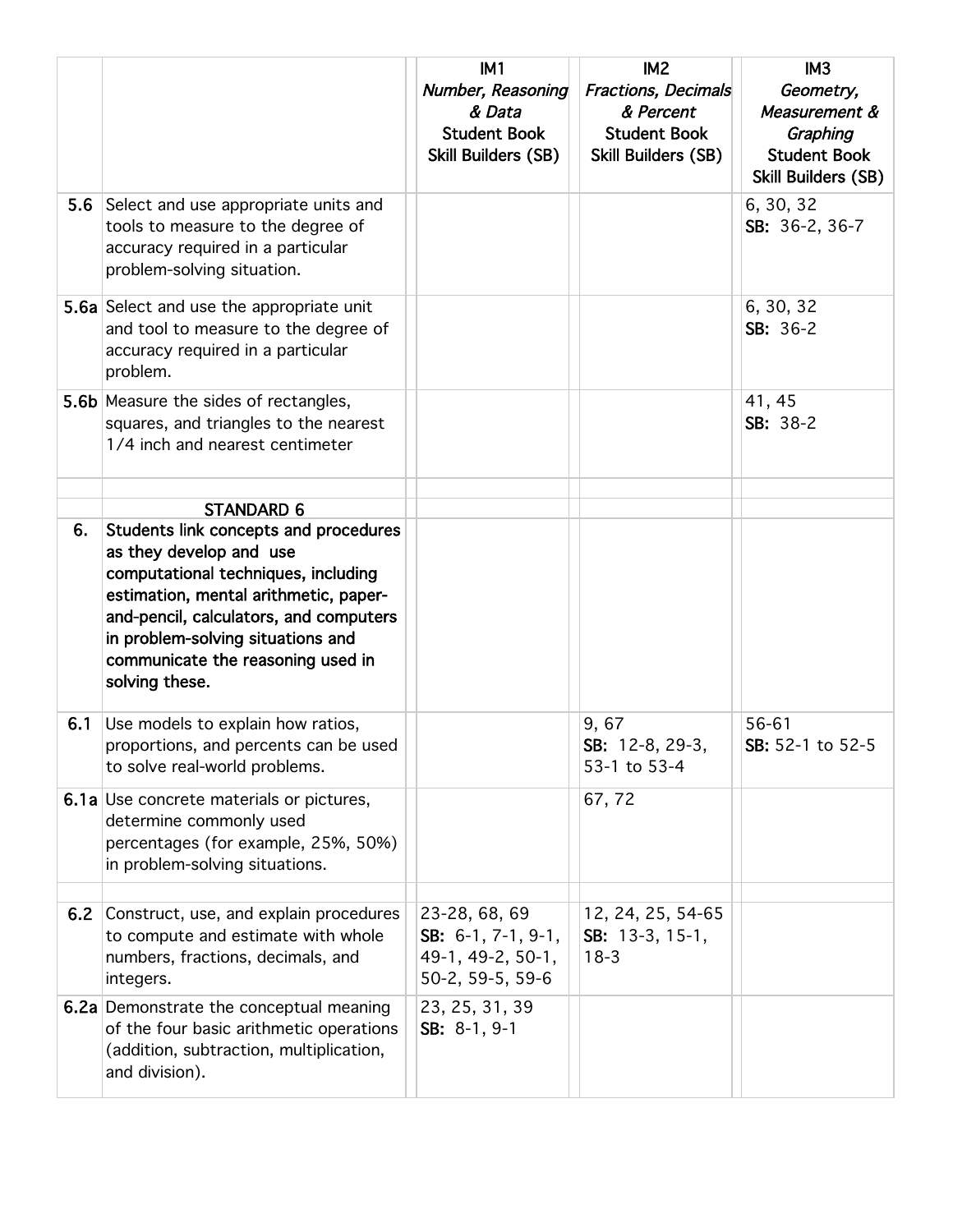|     |                                                                                                                                                                                                                      | IM1                                                                              | IM <sub>2</sub>                                                                | IM3                                                                                  |
|-----|----------------------------------------------------------------------------------------------------------------------------------------------------------------------------------------------------------------------|----------------------------------------------------------------------------------|--------------------------------------------------------------------------------|--------------------------------------------------------------------------------------|
|     |                                                                                                                                                                                                                      | Number, Reasoning<br>& Data<br><b>Student Book</b><br><b>Skill Builders (SB)</b> | Fractions, Decimals<br>& Percent<br><b>Student Book</b><br>Skill Builders (SB) | Geometry,<br>Measurement &<br>Graphing<br><b>Student Book</b><br>Skill Builders (SB) |
|     | <b>6.2b</b> Use and explain strategies to add,<br>subtract, multiply and divide whole<br>numbers in problem-solving situations.                                                                                      | 23-28, 32-37, 40-<br>47<br>SB: 6-1, 7-1, 8-4                                     |                                                                                |                                                                                      |
|     | <b>6.2c</b> Demonstrate proficiency of addition,<br>subtraction, multiplication, and division<br>of whole numbers in problem-solving<br>situations.                                                                  | $23 - 28$                                                                        |                                                                                |                                                                                      |
|     | 6.2d Use and explain strategies to add and<br>subtract commonly-used fractions with<br>like denominators in problem-solving<br>situations.                                                                           |                                                                                  | 14, 15<br>SB: 15-1, 15-2                                                       |                                                                                      |
|     | 6.2e Use and explain strategies to add and<br>subtract commonly-used decimals in<br>problem-solving situations.                                                                                                      |                                                                                  | 54, 55<br>SB: 26-2, 26-3                                                       |                                                                                      |
| 6.3 | Develop, apply, and explain a variety of<br>different estimation strategies in<br>problem-solving situations, and explain<br>why an estimate may be acceptable in<br>place of an exact answer.                       | 27-29, 48, 49, 51,<br>52<br>SB: 49-1, 49-2, 50 $\parallel$<br>1 to 50-3          | 24-27<br>SB: 13-3, 18-3, 18-<br>4, 45-3, 45-5, 45-<br>6, 45-8 to 45-11         | SB: 49-1, 50-1                                                                       |
|     |                                                                                                                                                                                                                      |                                                                                  |                                                                                |                                                                                      |
|     | <b>6.4</b> Select and use appropriate algorithms<br>for computing with commonly used<br>fractions and decimals, percents, and<br>integers in problem solving and<br>determine whether the results are<br>reasonable. |                                                                                  | 26, 27, 55, 56<br>SB: $45-1, 45-3,$<br>45-5, 45-9                              |                                                                                      |
|     | <b>6.4a</b> Determine whether information given<br>in a problem-solving situation is<br>sufficient, insufficient, or extraneous.                                                                                     | 29, 53<br>SB: 45-9, 45-11                                                        |                                                                                |                                                                                      |
|     | 6.4b Given a real-world problem, use an<br>appropriate method (mental<br>arithmetic, estimation, paper-and-<br>pencil, calculator) to correctly solve<br>the problem.                                                | SB: 45-8                                                                         | 32                                                                             |                                                                                      |